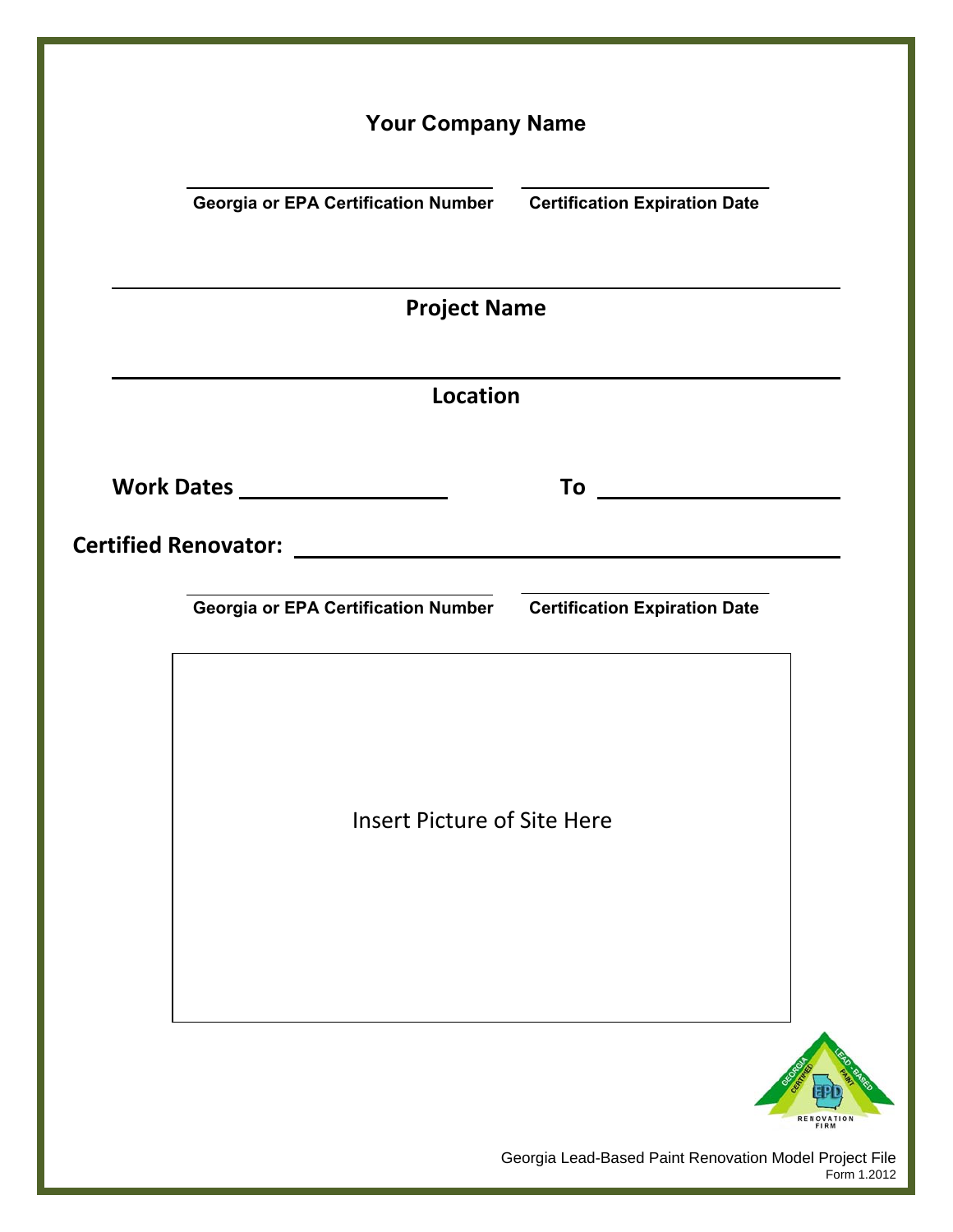### **PROJECT SUMMARY**

|                                                                                                                       | INVULVI UUININAINI                                                                                                                                                                                                                   |                                                                                                                         |
|-----------------------------------------------------------------------------------------------------------------------|--------------------------------------------------------------------------------------------------------------------------------------------------------------------------------------------------------------------------------------|-------------------------------------------------------------------------------------------------------------------------|
|                                                                                                                       |                                                                                                                                                                                                                                      |                                                                                                                         |
|                                                                                                                       |                                                                                                                                                                                                                                      |                                                                                                                         |
|                                                                                                                       |                                                                                                                                                                                                                                      |                                                                                                                         |
|                                                                                                                       |                                                                                                                                                                                                                                      |                                                                                                                         |
|                                                                                                                       |                                                                                                                                                                                                                                      |                                                                                                                         |
| ___ Single-Family Residence ___ Multi-Family Residence ___ # of Units ___Child Occupied Facility                      |                                                                                                                                                                                                                                      |                                                                                                                         |
|                                                                                                                       |                                                                                                                                                                                                                                      |                                                                                                                         |
| Scope of Work:                                                                                                        |                                                                                                                                                                                                                                      |                                                                                                                         |
|                                                                                                                       |                                                                                                                                                                                                                                      |                                                                                                                         |
|                                                                                                                       |                                                                                                                                                                                                                                      |                                                                                                                         |
|                                                                                                                       |                                                                                                                                                                                                                                      |                                                                                                                         |
| <b>Other Contractors/Companies</b>                                                                                    | <b>Contact Person</b>                                                                                                                                                                                                                | Contact Phone #                                                                                                         |
|                                                                                                                       | <u> 1980 - Jan Barbara Barbara, prima prima prima prima prima prima prima prima prima prima prima prima prima pri</u>                                                                                                                | <u> Alexandro Alexandro Alexandro Alexandro Alexandro Alexandro Alexandro Alexandro Alexandro Alexandro Alexandro </u>  |
| <u> 1989 - Andrea Barbara, Amerikaansk politiker (d. 1989)</u>                                                        | <u> 1989 - Johann Barn, mars eta bainar eta bainar eta baina eta baina eta baina eta baina eta baina eta baina e</u>                                                                                                                 | <u> Andreas Andreas Andreas Andreas Andreas Andreas Andreas Andreas Andreas Andreas Andreas Andreas Andreas Andreas</u> |
|                                                                                                                       |                                                                                                                                                                                                                                      |                                                                                                                         |
| <u> 1980 - Johann John Stone, meil in der Stone besteht der Stone besteht der Stone besteht der Stone besteht der</u> | <u> 1989 - Johann Barn, mars et al. (b. 1989)</u>                                                                                                                                                                                    | <u> Albanya di Barat di Barat di Barat di Barat di Barat di Barat di Barat di Barat di Barat di Barat di Barat d</u>    |
| Certified Renovator Law Management Certified Renovator Law Management Certified Renovator                             |                                                                                                                                                                                                                                      |                                                                                                                         |
|                                                                                                                       |                                                                                                                                                                                                                                      |                                                                                                                         |
| <b>Non-Certified Trained Workers</b>                                                                                  |                                                                                                                                                                                                                                      |                                                                                                                         |
|                                                                                                                       |                                                                                                                                                                                                                                      |                                                                                                                         |
| Planned Start _____________________                                                                                   | Planned Finish <u>example and the set of the set of the set of the set of the set of the set of the set of the set of the set of the set of the set of the set of the set of the set of the set of the set of the set of the set</u> |                                                                                                                         |
| <b>Actual Start</b>                                                                                                   |                                                                                                                                                                                                                                      |                                                                                                                         |
| Comments                                                                                                              |                                                                                                                                                                                                                                      |                                                                                                                         |
|                                                                                                                       |                                                                                                                                                                                                                                      |                                                                                                                         |
|                                                                                                                       |                                                                                                                                                                                                                                      |                                                                                                                         |
|                                                                                                                       |                                                                                                                                                                                                                                      |                                                                                                                         |
|                                                                                                                       |                                                                                                                                                                                                                                      |                                                                                                                         |
|                                                                                                                       |                                                                                                                                                                                                                                      | Georgia Lead-Based Paint Renovation Model Project File                                                                  |
|                                                                                                                       |                                                                                                                                                                                                                                      | Form 1.2012                                                                                                             |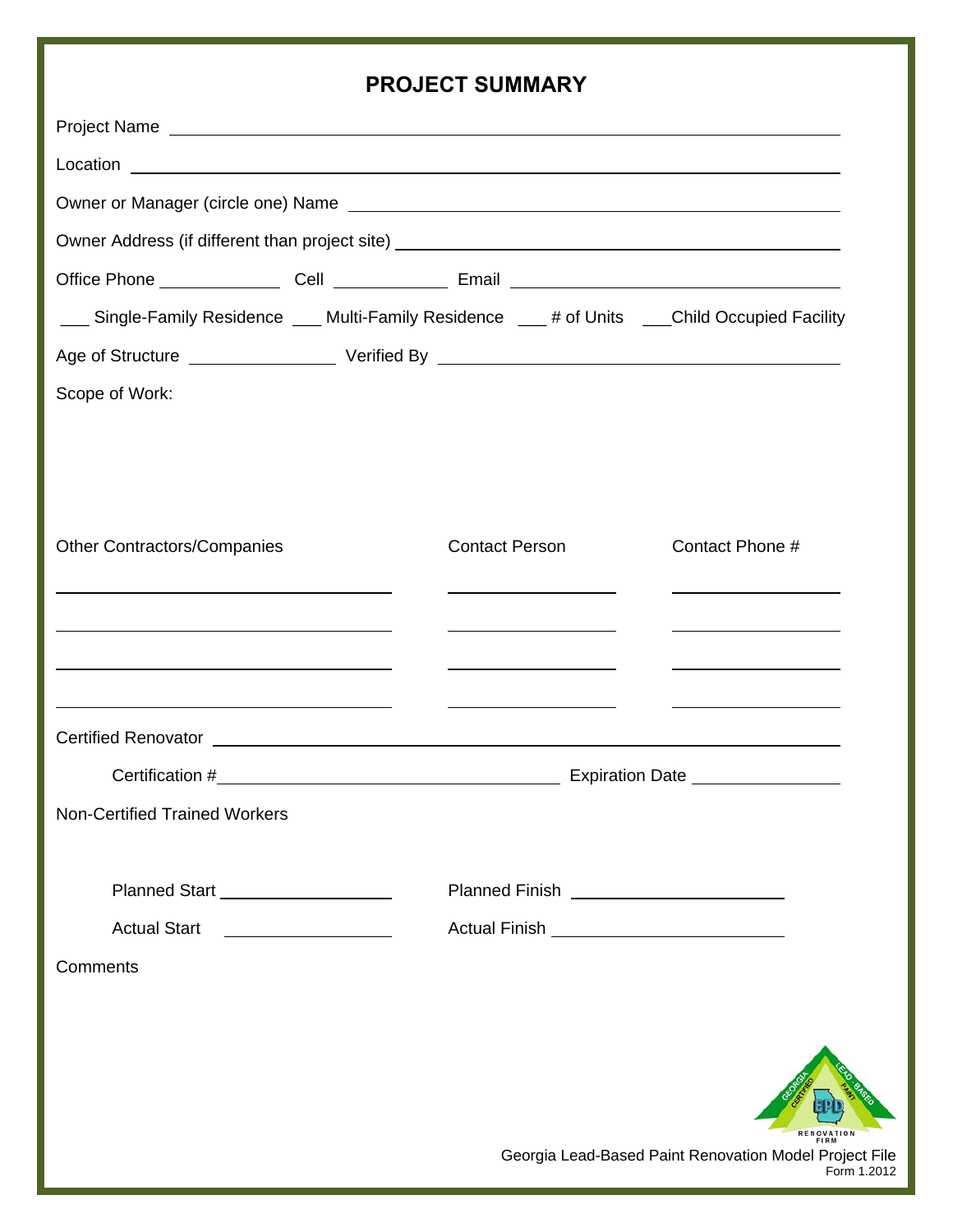|                                                                       |                                                                                            | <b>Sketch of Work Site and Sampling Locations</b> |  |  |  |  |  |  |
|-----------------------------------------------------------------------|--------------------------------------------------------------------------------------------|---------------------------------------------------|--|--|--|--|--|--|
|                                                                       |                                                                                            |                                                   |  |  |  |  |  |  |
|                                                                       |                                                                                            |                                                   |  |  |  |  |  |  |
|                                                                       |                                                                                            |                                                   |  |  |  |  |  |  |
|                                                                       |                                                                                            |                                                   |  |  |  |  |  |  |
|                                                                       |                                                                                            |                                                   |  |  |  |  |  |  |
|                                                                       |                                                                                            |                                                   |  |  |  |  |  |  |
|                                                                       |                                                                                            |                                                   |  |  |  |  |  |  |
|                                                                       |                                                                                            |                                                   |  |  |  |  |  |  |
|                                                                       |                                                                                            |                                                   |  |  |  |  |  |  |
|                                                                       |                                                                                            |                                                   |  |  |  |  |  |  |
|                                                                       |                                                                                            |                                                   |  |  |  |  |  |  |
|                                                                       |                                                                                            |                                                   |  |  |  |  |  |  |
|                                                                       |                                                                                            |                                                   |  |  |  |  |  |  |
|                                                                       |                                                                                            |                                                   |  |  |  |  |  |  |
|                                                                       |                                                                                            |                                                   |  |  |  |  |  |  |
|                                                                       |                                                                                            |                                                   |  |  |  |  |  |  |
|                                                                       |                                                                                            |                                                   |  |  |  |  |  |  |
|                                                                       |                                                                                            |                                                   |  |  |  |  |  |  |
|                                                                       |                                                                                            |                                                   |  |  |  |  |  |  |
|                                                                       |                                                                                            |                                                   |  |  |  |  |  |  |
|                                                                       |                                                                                            |                                                   |  |  |  |  |  |  |
|                                                                       |                                                                                            |                                                   |  |  |  |  |  |  |
|                                                                       |                                                                                            |                                                   |  |  |  |  |  |  |
|                                                                       |                                                                                            |                                                   |  |  |  |  |  |  |
|                                                                       |                                                                                            |                                                   |  |  |  |  |  |  |
|                                                                       |                                                                                            |                                                   |  |  |  |  |  |  |
|                                                                       |                                                                                            |                                                   |  |  |  |  |  |  |
|                                                                       |                                                                                            |                                                   |  |  |  |  |  |  |
|                                                                       |                                                                                            |                                                   |  |  |  |  |  |  |
|                                                                       |                                                                                            |                                                   |  |  |  |  |  |  |
|                                                                       |                                                                                            |                                                   |  |  |  |  |  |  |
|                                                                       |                                                                                            |                                                   |  |  |  |  |  |  |
|                                                                       |                                                                                            |                                                   |  |  |  |  |  |  |
|                                                                       |                                                                                            |                                                   |  |  |  |  |  |  |
|                                                                       | Sampling Date ________ Sampled by Certified Renovator GA Lead Inspector/Lead Risk Assessor |                                                   |  |  |  |  |  |  |
|                                                                       |                                                                                            | (circle one)                                      |  |  |  |  |  |  |
|                                                                       |                                                                                            |                                                   |  |  |  |  |  |  |
|                                                                       |                                                                                            |                                                   |  |  |  |  |  |  |
|                                                                       |                                                                                            |                                                   |  |  |  |  |  |  |
|                                                                       |                                                                                            |                                                   |  |  |  |  |  |  |
| Assumed Lead, Did Not Sample, and Used Lead-Safe Work Practices       |                                                                                            |                                                   |  |  |  |  |  |  |
| Georgia Lead-Based Paint Renovation Model Project File<br>Form 1.2012 |                                                                                            |                                                   |  |  |  |  |  |  |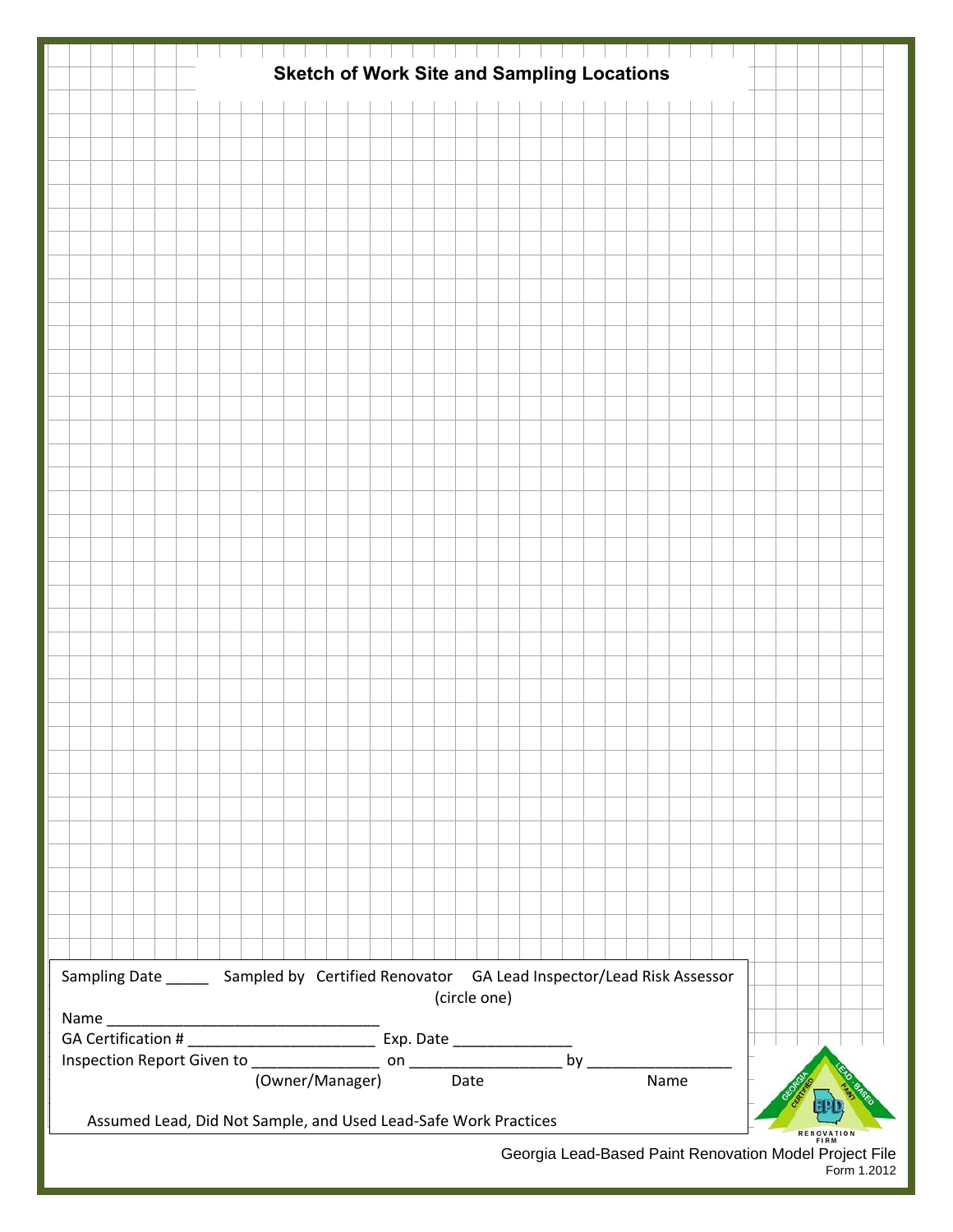| <b>Pre-Renovation Education Forms for Georgia</b><br><b>Residential Structures</b>                                                                                                                                                       |
|------------------------------------------------------------------------------------------------------------------------------------------------------------------------------------------------------------------------------------------|
| For compliance with the requirements of the<br>Georgia Lead-Based Paint Hazard Management Rules, Chapter 391-3-24.                                                                                                                       |
|                                                                                                                                                                                                                                          |
| Address: <u>with the contract of the contract of the contract of the contract of the contract of the contract of the contract of the contract of the contract of the contract of the contract of the contract of the contract of</u>     |
| Acknowledgement of Receipt<br><b>Owner or Occupant</b>                                                                                                                                                                                   |
| I have received a copy of the Renovate Right pamphlet informing me of the potential risk of the lead<br>hazard exposure from renovation activity to be performed in my dwelling unit. I received this pamphlet<br>before the work began. |
| Printed Name of Owner or Occupant (circle one)                                                                                                                                                                                           |
| Address<br>Unit #                                                                                                                                                                                                                        |
| Signature of Owner or Occupant (circle one)                                                                                                                                                                                              |
| Date of Receipt                                                                                                                                                                                                                          |
| Printed Name of Person Certifying Delivery                                                                                                                                                                                               |
| Signature of Person Certifying Delivery                                                                                                                                                                                                  |
|                                                                                                                                                                                                                                          |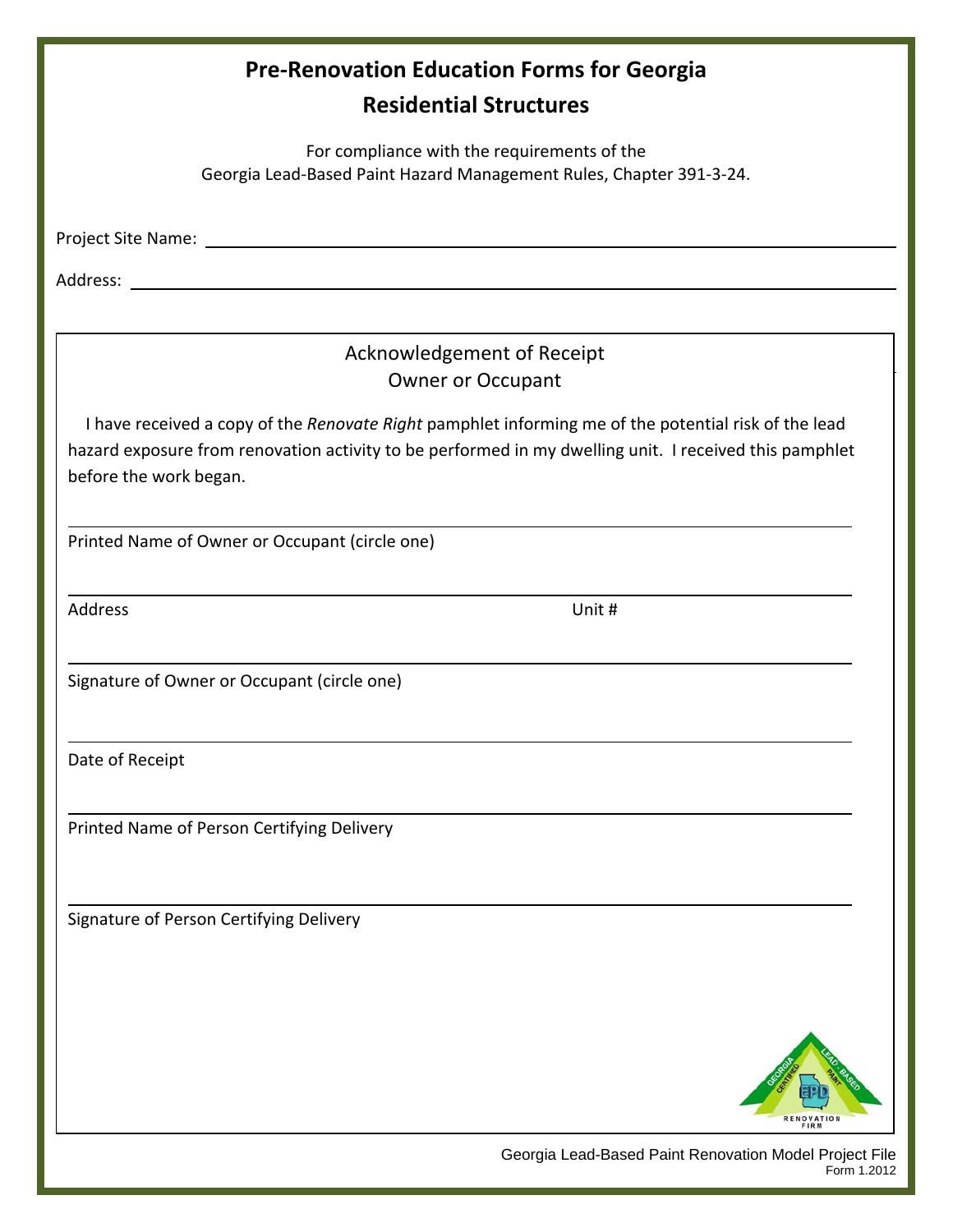| <b>Pre-Renovation Education Forms for Georgia</b><br><b>Child-Occupied Facilities Structures</b>                                                                                                                                         |
|------------------------------------------------------------------------------------------------------------------------------------------------------------------------------------------------------------------------------------------|
| For compliance with the requirements of the<br>Georgia Lead-Based Paint Hazard Management Rules, Chapter 391-3-24.                                                                                                                       |
|                                                                                                                                                                                                                                          |
|                                                                                                                                                                                                                                          |
| Acknowledgement of Receipt                                                                                                                                                                                                               |
| Owner, Manager or Management Representative                                                                                                                                                                                              |
| I have received a copy of the Renovate Right pamphlet informing me of the potential risk of the lead<br>hazard exposure from renovation activity to be performed in my dwelling unit. I received this pamphlet<br>before the work began. |
| Printed Name of Owner, Manager, or Management Representative (circle one)                                                                                                                                                                |
| Address<br>Unit #                                                                                                                                                                                                                        |
| Signature of Owner, Manager, or Management Representative (circle one)                                                                                                                                                                   |
| Date of Receipt                                                                                                                                                                                                                          |
| Printed Name of Person Certifying Delivery                                                                                                                                                                                               |
| Signature of Person Certifying Delivery                                                                                                                                                                                                  |
| FIRM                                                                                                                                                                                                                                     |

Georgia Lead-Based Paint Renovation Model Project File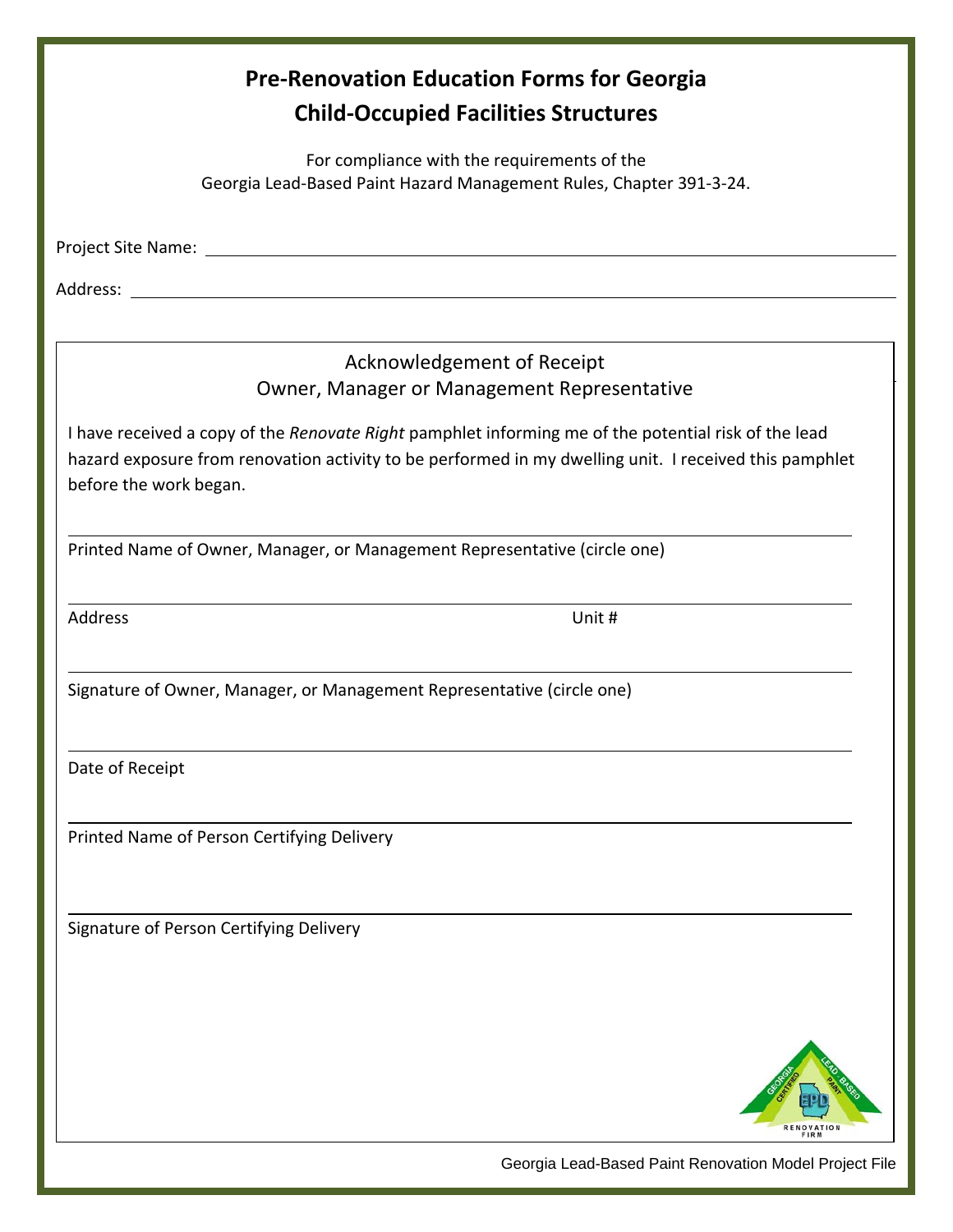### Attempted Delivery

# Renovator's Self‐Certification Option (for tenant‐occupied dwellings only)

Instruction to Renovator: If the lead hazard information pamphlet was delivered but a tenant signature was not obtainable, you may check the appropriate box below.

 Declined – I certify that I have made a good faith effort to deliver the *Renovate Right* information pamphlet to the rental dwelling unit listed below at the date and time indicated and that the occupant declined to sign the confirmation of receipt. I further certify that I have left a copy of the pamphlet at the unit with the occupant.

 Unavailable for Signature – I certify that I have made a good faith effort to deliver the *Renovate Right* information pamphlet to the rental dwelling unit listed below and that the occupant was unavailable to sign the confirmation of receipt. I further certify that I have left a copy of the pamphlet at the unit by

<u> 1980 - Andrea Santa Andrea Santa Andrea Santa Andrea Santa Andrea Santa Andrea Santa Andrea Santa Andrea San</u>

<u> 1980 - Andrea Santa Andrea Santa Andrea Santa Andrea Santa Andrea Santa Andrea Santa Andrea Santa Andrea San</u>

<u> 1980 - Andrea Barbara, amerikana amerikana amerikana amerikana amerikana amerikana amerikana amerikana amerik</u>

<u> 1980 - Andrea Santa Andrea Santa Andrea Santa Andrea Santa Andrea Santa Andrea Santa Andrea Santa Andrea San</u>

 Sliding it Under the Door Delivered to Each Mail Box Other

(Complete method used to deliver pamphlet)

Printed Name of Person Certifying Delivery

Attempted Delivery Date

Address Unit #

Signature of Person Certifying Lead Pamphlet Delivery



Georgia Lead-Based Paint Renovation Model Project File Form 1.2012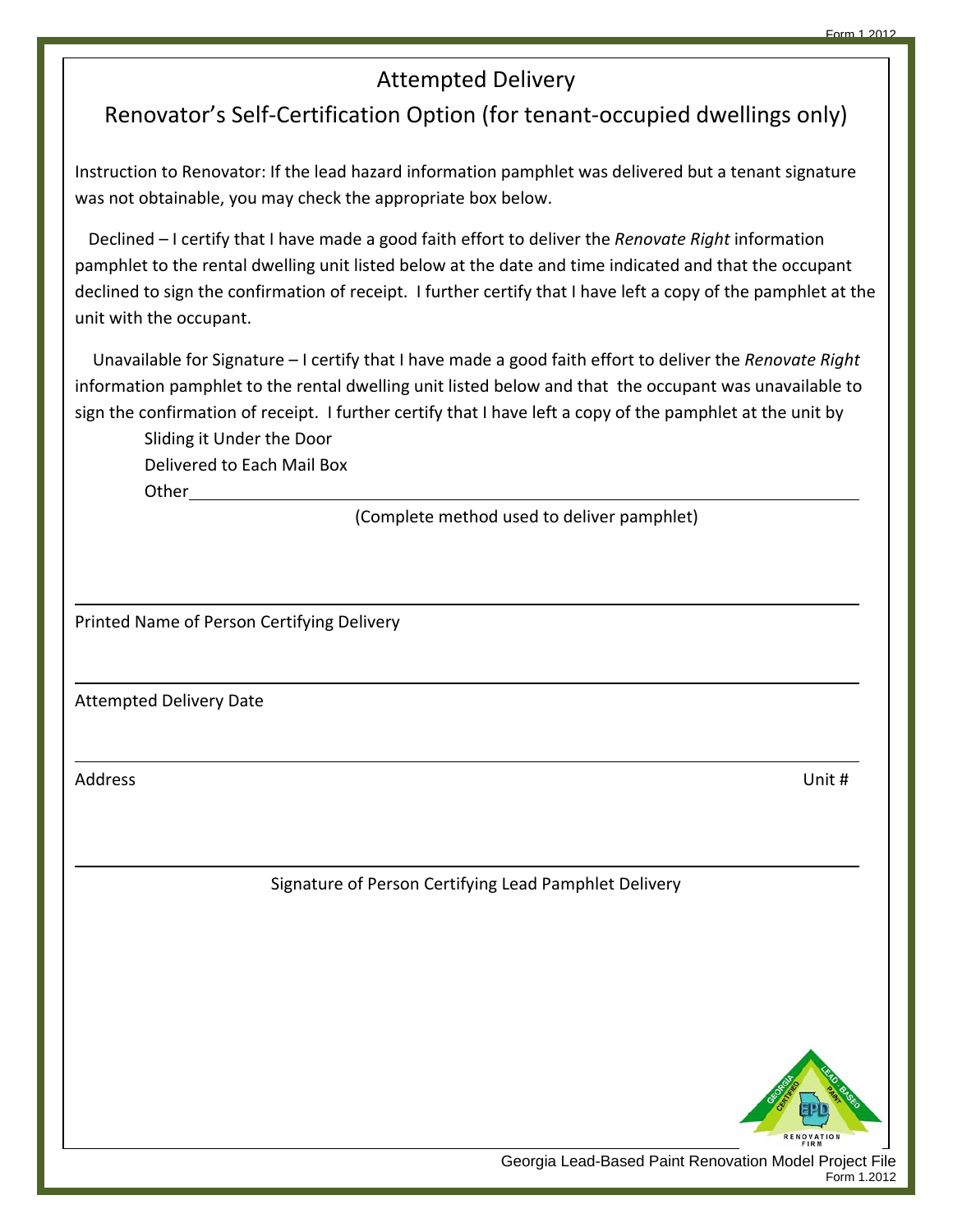## Certification of Mailing

| I certify that I mailed the <i>Renovate Right</i> pamphlet to the following person at least 7 days before |  |
|-----------------------------------------------------------------------------------------------------------|--|
| renovation began.                                                                                         |  |

Method Mailing

 Examples: US Certified Mail, Email, Overnight Package/Letter, or Delivery Service (DHL, UPS, etc) **Attach a copy of emails & acknowledgement of receipt**

Date of Mailing

Date of Acknowledgement of Receipt/Delivery

Printed Name of Person Certifying Deliver Signature of Person Certifying Delivery

Mailing Options in GA – As an alternative to delivery in person, you may mail the *Renovate Right* pamphlet to the owner and/or tenants. Pamphlet must be mailed at least 7 days before renovation. Mailing must be documented by a certificate of mailing from the post office, other delivery service, or by email if both proof of delivery and acknowledgement of receipt are obtained.

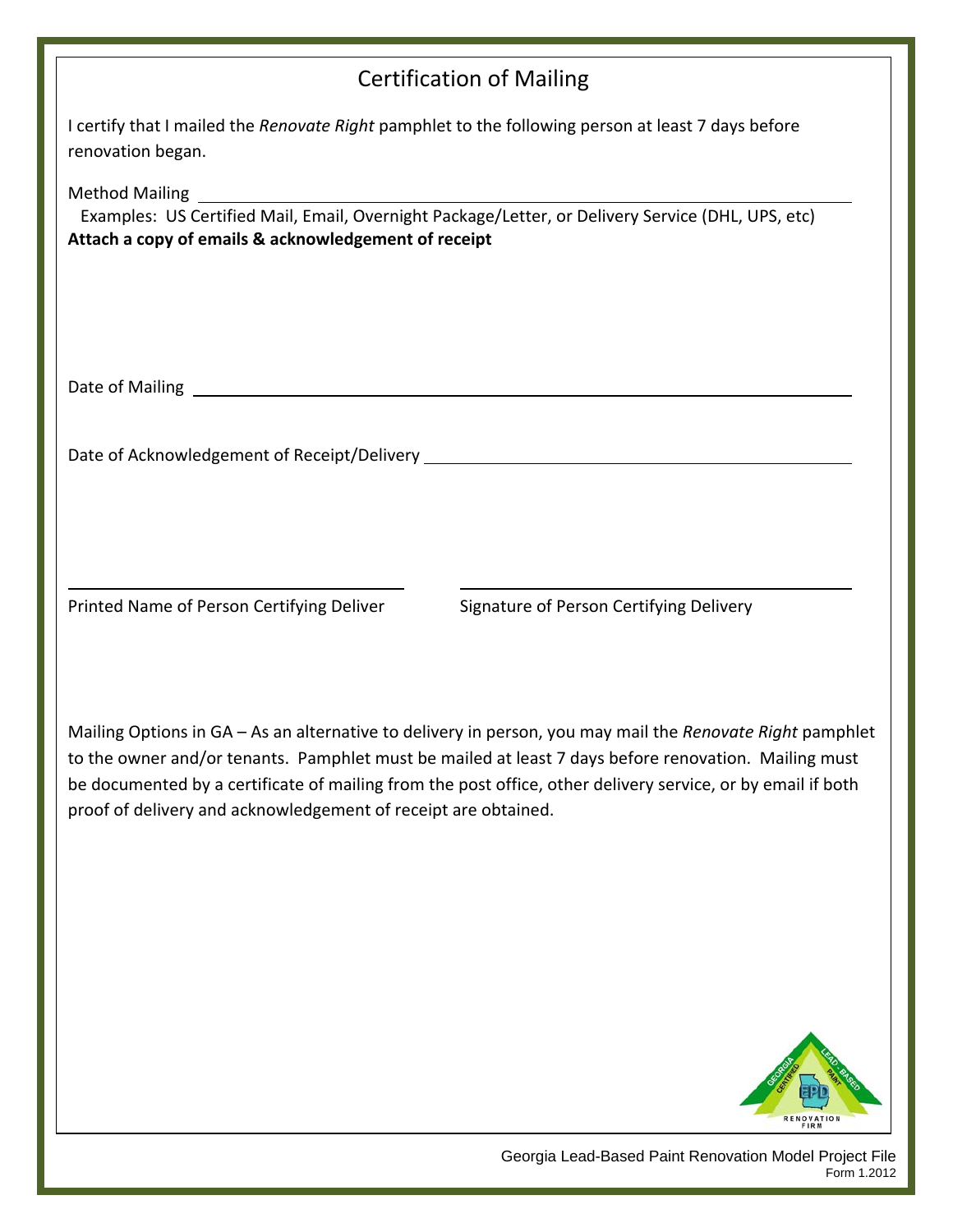# Renovation Notice

For use in notifying tenants of renovation in common areas of multi‐family housing.

The following renovation activities will take place in the following locations:

Activity (such as sanding, window replacement, etc.)

\_\_\_\_\_\_\_\_\_\_\_\_\_\_

\_\_\_\_\_\_\_\_\_\_\_\_\_\_

Location (such as lobby, recreation center, etc.)

The expected starting date is \_\_\_\_\_\_\_\_\_\_\_\_ and the expected ending date is \_\_\_\_\_\_\_\_\_\_\_\_\_\_\_\_\_\_\_\_\_\_\_\_

Because this is an older building constructed before 1978, some of the paint disturbed during the renovation may contain lead paint. You may obtain a copy of the pamphlet *Renovate Right* like the one posted with this notice by telephoning me at \_\_\_\_\_\_\_\_\_\_\_\_\_\_\_. Please leave a message and be sure to include your name, phone number, and address. I will either mail you a pamphlet or slide one under your door. Please do not take the *Renovate Right*  pamphlet from here.

\_\_\_\_\_\_\_\_\_\_\_\_\_\_\_\_\_\_\_\_\_\_\_\_\_\_\_\_\_\_\_\_\_\_\_\_

Date Posted **Date Signage Removed** 

Name Certified Renovator

Picture of Notice

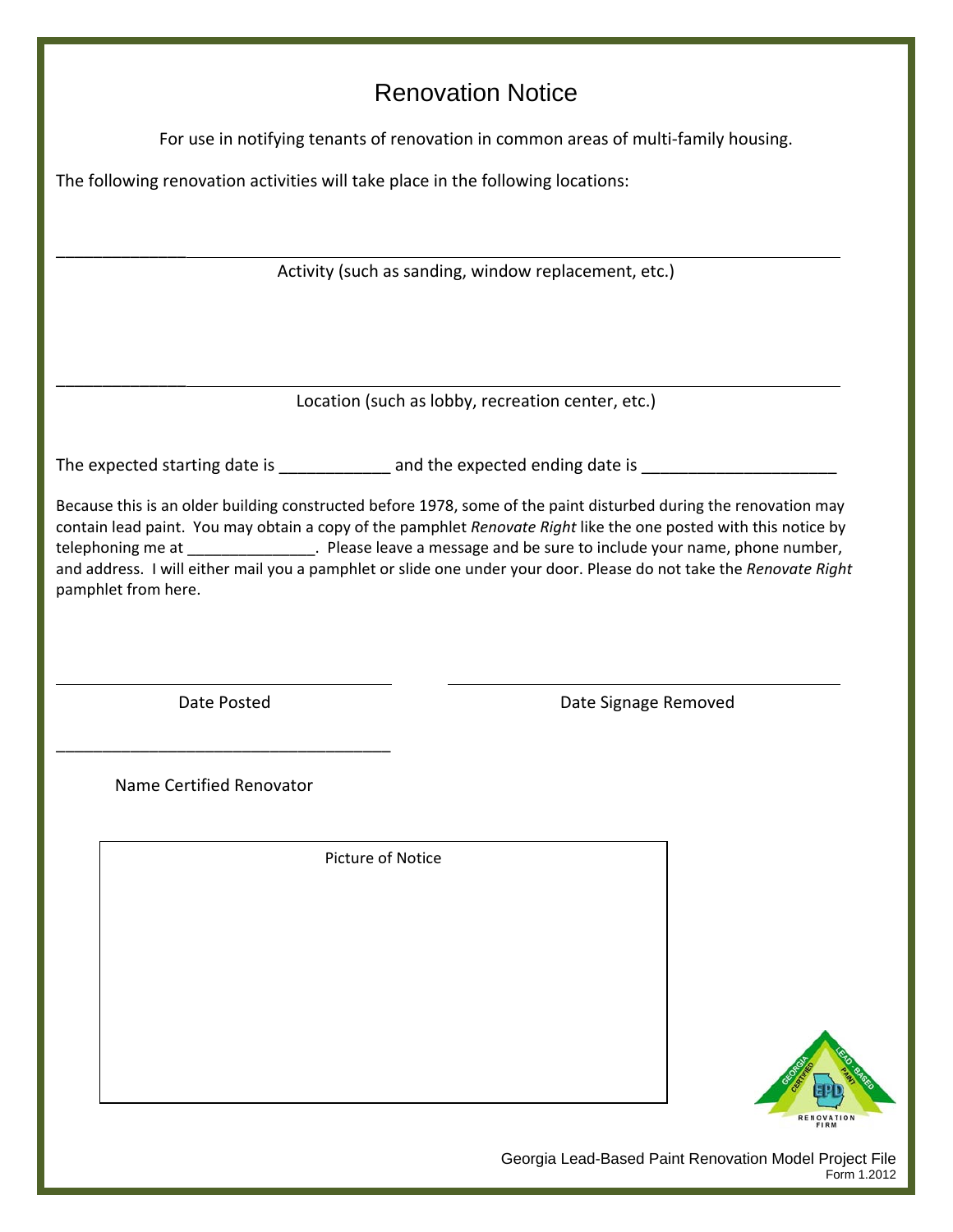|                                                                                                                 |                       |            |                                                        | Page ________________ of _______ |  |
|-----------------------------------------------------------------------------------------------------------------|-----------------------|------------|--------------------------------------------------------|----------------------------------|--|
| Lead Check® Test Kit Documentation Form                                                                         |                       |            |                                                        |                                  |  |
|                                                                                                                 |                       |            |                                                        |                                  |  |
|                                                                                                                 |                       |            |                                                        |                                  |  |
|                                                                                                                 |                       |            |                                                        |                                  |  |
| Certified Renovator Name: Name: Name: Name: Name: Name: Name: Name: Name: Name: Name: Name: Name: Name: Name: N |                       |            |                                                        |                                  |  |
|                                                                                                                 |                       |            |                                                        |                                  |  |
|                                                                                                                 |                       |            |                                                        |                                  |  |
| Use the following blanks to identify the tests kits used in testing components.                                 |                       |            |                                                        |                                  |  |
| Test Kit #                                                                                                      |                       |            |                                                        |                                  |  |
|                                                                                                                 |                       |            |                                                        |                                  |  |
|                                                                                                                 |                       |            |                                                        |                                  |  |
|                                                                                                                 |                       |            |                                                        |                                  |  |
|                                                                                                                 |                       |            |                                                        |                                  |  |
| Test Location #                                                                                                 |                       | Test Kit # |                                                        |                                  |  |
|                                                                                                                 |                       |            |                                                        |                                  |  |
|                                                                                                                 |                       |            |                                                        |                                  |  |
| Result: Is Lead Present? (Circle Only One)                                                                      | <b>Example 19 YES</b> |            | NO Presumed                                            |                                  |  |
| Test Location # ________                                                                                        |                       | Test Kit # |                                                        |                                  |  |
|                                                                                                                 |                       |            |                                                        |                                  |  |
|                                                                                                                 |                       |            |                                                        |                                  |  |
|                                                                                                                 |                       |            |                                                        |                                  |  |
| Result: Is Lead Present? (Circle Only One)                                                                      | <b>YES</b>            | NO         | Presumed                                               |                                  |  |
| Test Location #                                                                                                 |                       | Test Kit # |                                                        |                                  |  |
|                                                                                                                 |                       |            |                                                        |                                  |  |
| Description of Test Location: New York Contract of the Contract of Test Location of Test Location:              |                       |            |                                                        |                                  |  |
|                                                                                                                 |                       |            |                                                        |                                  |  |
| Result: Is Lead Present? (Circle Only One)                                                                      | <b>YES</b>            | NO         | Presumed                                               |                                  |  |
| Test Location # ________                                                                                        |                       | Test Kit # |                                                        |                                  |  |
|                                                                                                                 |                       |            |                                                        |                                  |  |
| Description of Test Location: New York Contract of Test Location:                                               |                       |            |                                                        |                                  |  |
|                                                                                                                 |                       |            |                                                        |                                  |  |
| Result: Is Lead Present? (Circle Only One)                                                                      | <b>YES</b>            | NO         | Presumed                                               |                                  |  |
| Comments                                                                                                        |                       |            | Georgia Lead-Based Paint Renovation Model Project File |                                  |  |
|                                                                                                                 |                       |            |                                                        |                                  |  |

Form 1.2012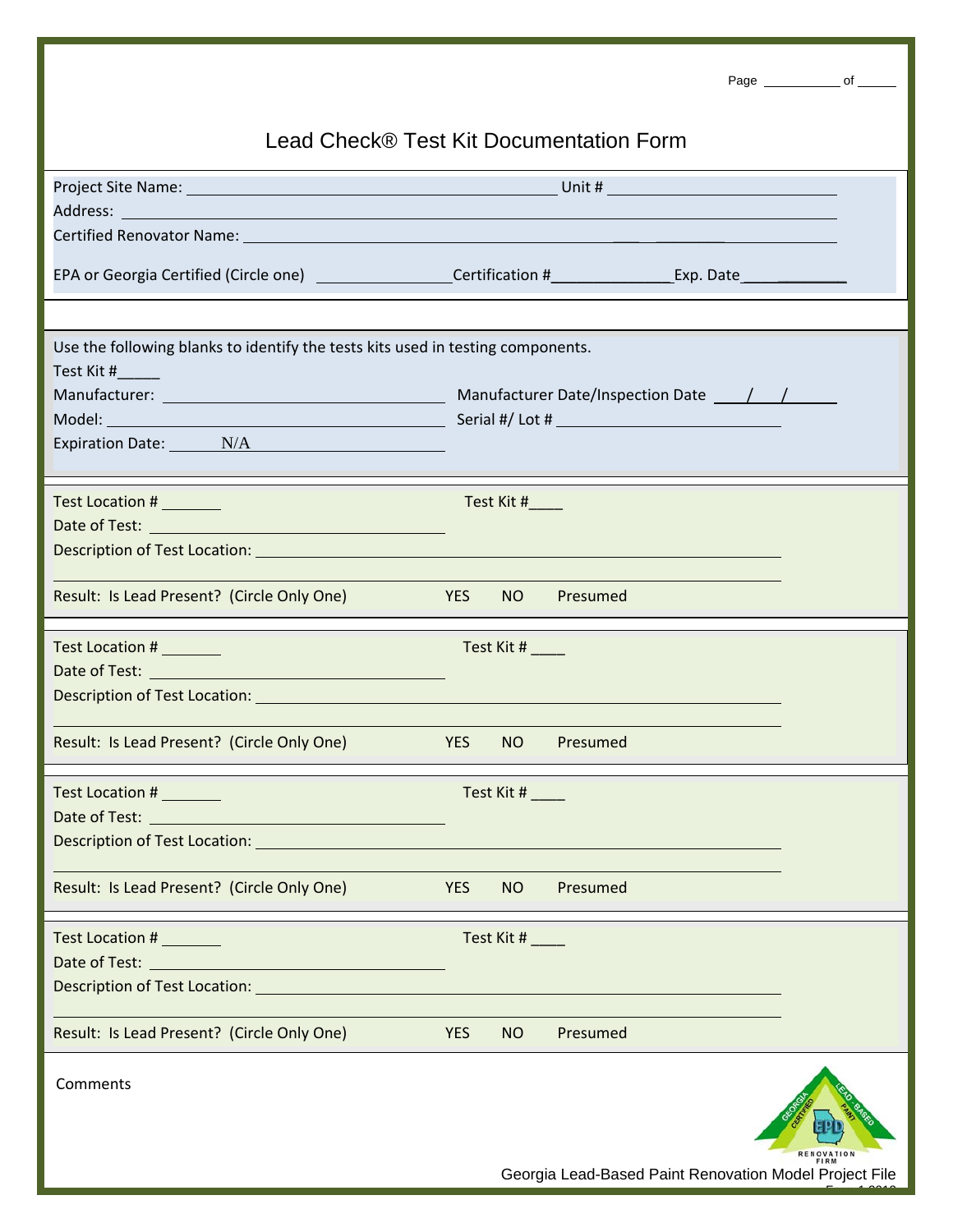|                                                                                                                                                                                                                                      | D Lead ® Paint Test Kit Record Keeping |                                                        |                          | Page ________________ of _______ |      |
|--------------------------------------------------------------------------------------------------------------------------------------------------------------------------------------------------------------------------------------|----------------------------------------|--------------------------------------------------------|--------------------------|----------------------------------|------|
|                                                                                                                                                                                                                                      |                                        |                                                        |                          |                                  |      |
| Address: <u>Address: Address: Address: Address: Address: Address: Address: Address: Address: Address: Address: Address: Address: Address: Address: Address: Address: Address: Address: Address: Address: Address: Address: Addre</u> |                                        |                                                        |                          |                                  |      |
|                                                                                                                                                                                                                                      |                                        |                                                        |                          |                                  |      |
|                                                                                                                                                                                                                                      |                                        |                                                        |                          |                                  |      |
|                                                                                                                                                                                                                                      |                                        |                                                        |                          |                                  |      |
| Product Name: Name and Secretary Annual Secretary and Secretary Annual Secretary Annual Secretary Annual Secretary Annual Secretary Annual Secretary Annual Secretary Annual Secretary Annual Secretary Annual Secretary Annua       |                                        |                                                        |                          |                                  |      |
|                                                                                                                                                                                                                                      |                                        |                                                        |                          |                                  |      |
|                                                                                                                                                                                                                                      |                                        |                                                        |                          |                                  |      |
|                                                                                                                                                                                                                                      |                                        |                                                        |                          |                                  |      |
|                                                                                                                                                                                                                                      |                                        |                                                        |                          |                                  |      |
|                                                                                                                                                                                                                                      |                                        |                                                        |                          |                                  |      |
|                                                                                                                                                                                                                                      |                                        |                                                        |                          |                                  |      |
|                                                                                                                                                                                                                                      |                                        |                                                        |                          |                                  |      |
|                                                                                                                                                                                                                                      |                                        |                                                        | □ Positive For Lead      |                                  |      |
|                                                                                                                                                                                                                                      |                                        | (Lead Present - Below                                  |                          |                                  |      |
|                                                                                                                                                                                                                                      |                                        |                                                        |                          |                                  |      |
|                                                                                                                                                                                                                                      |                                        | <b>USEPA Regulated Lead)</b>                           |                          |                                  |      |
|                                                                                                                                                                                                                                      |                                        |                                                        |                          |                                  |      |
|                                                                                                                                                                                                                                      |                                        |                                                        |                          |                                  |      |
|                                                                                                                                                                                                                                      |                                        |                                                        |                          |                                  |      |
| Result: Is Lead Present? (check one) D No Lead Detected                                                                                                                                                                              |                                        | □ Low Lead □ Positive For Lead                         |                          |                                  |      |
|                                                                                                                                                                                                                                      |                                        | Lead Present - Below                                   |                          |                                  |      |
|                                                                                                                                                                                                                                      |                                        | <b>USEPA Regulated Lead)</b>                           |                          |                                  |      |
|                                                                                                                                                                                                                                      |                                        |                                                        |                          |                                  |      |
|                                                                                                                                                                                                                                      |                                        | Date of Test: Lot: $\Box$ A or $\Box$ B                |                          |                                  |      |
| Description of Test Location: ____                                                                                                                                                                                                   |                                        |                                                        |                          |                                  |      |
| Result: Is Lead Present? (check one)                                                                                                                                                                                                 | □ No Lead Detected                     | $\Box$ Low Lead                                        | $\Box$ Positive For Lead |                                  |      |
|                                                                                                                                                                                                                                      |                                        | (Lead Present - Below                                  |                          |                                  |      |
|                                                                                                                                                                                                                                      |                                        | <b>USEPA Regulated Lead)</b>                           |                          |                                  |      |
|                                                                                                                                                                                                                                      |                                        |                                                        |                          |                                  |      |
|                                                                                                                                                                                                                                      |                                        |                                                        |                          |                                  |      |
| Description of Test Location: <u>contract the contract of the contract of the contract of the contract of the contract of the contract of the contract of the contract of the contract of the contract of the contract of the co</u> |                                        |                                                        |                          |                                  |      |
| Result: Is Lead Present? (check one)                                                                                                                                                                                                 | □ No Lead Detected                     | $\Box$ Low Lead                                        | $\Box$ Positive For Lead |                                  |      |
|                                                                                                                                                                                                                                      |                                        | (Lead Present - Below                                  |                          |                                  |      |
|                                                                                                                                                                                                                                      |                                        | <b>USEPA Regulated Lead)</b>                           |                          |                                  |      |
|                                                                                                                                                                                                                                      |                                        |                                                        |                          |                                  |      |
| Comments                                                                                                                                                                                                                             |                                        | Georgia Lead-Based Paint Renovation Model Project File |                          |                                  | FIRM |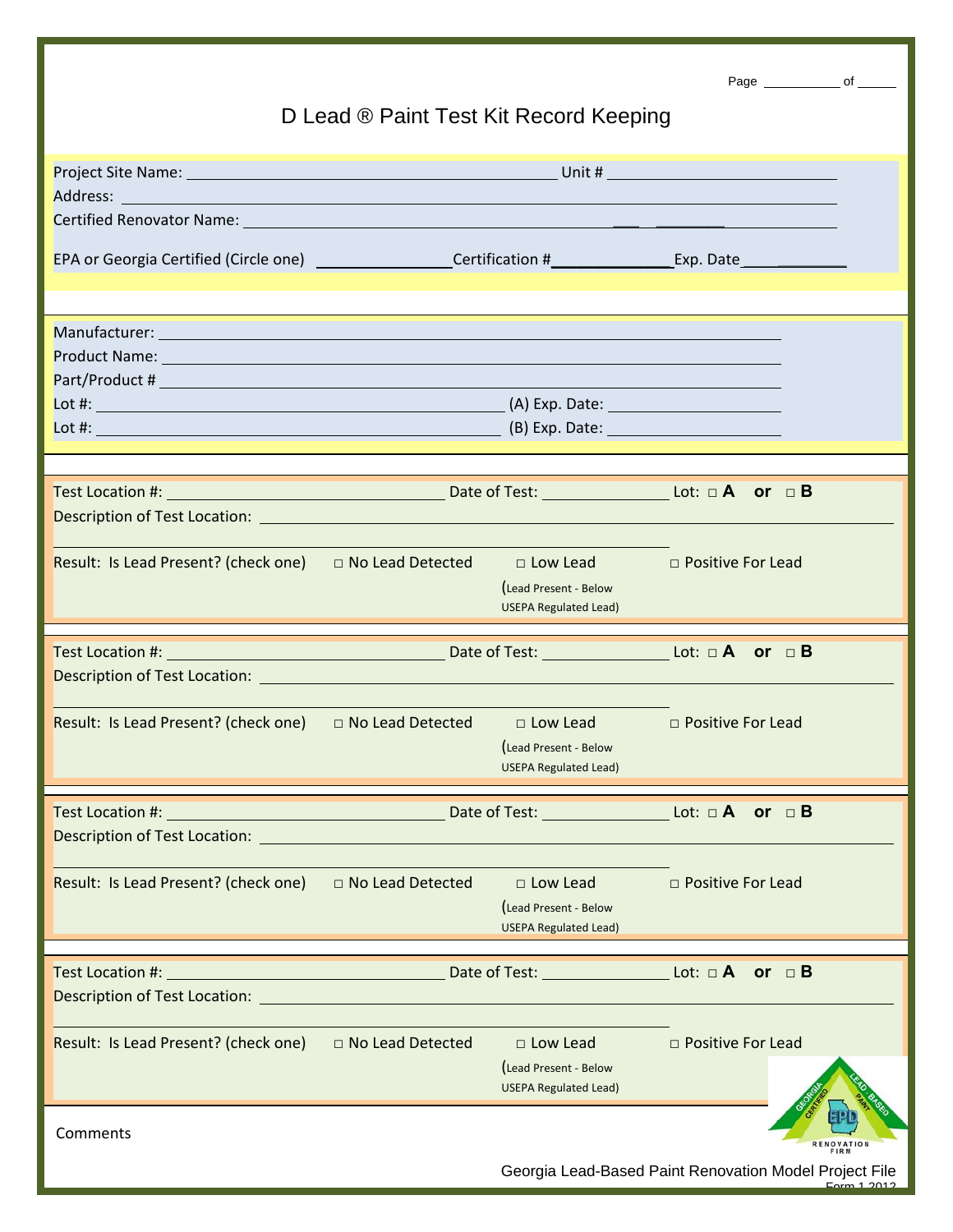#### **Non-Certified Workers Training Log Steps to Lead Safe Renovation Repair Painting**

|                                                                                                                                                                                                                      | Overview of<br>Types/<br>Structures &<br>Reasons for<br><b>RRP</b>                | Surface<br>Lead<br>Testing                      |                                                                    | Containment               | Establish Work Area and        |                                | Protect<br>Yourself           |                           | <b>Work Practices</b>  |                                   | <b>Cleaning Procedures</b>           |                                                        | Cleaning<br>Verification<br>Procedures   |                                           |
|----------------------------------------------------------------------------------------------------------------------------------------------------------------------------------------------------------------------|-----------------------------------------------------------------------------------|-------------------------------------------------|--------------------------------------------------------------------|---------------------------|--------------------------------|--------------------------------|-------------------------------|---------------------------|------------------------|-----------------------------------|--------------------------------------|--------------------------------------------------------|------------------------------------------|-------------------------------------------|
| Name of Trainee                                                                                                                                                                                                      | Work Practices, Health Risks,<br>Reasons for Using Lead-Safe<br>Age of Structure. | Testing for Lead paint before<br>starting work. | and<br>Signs<br><b>Flapped Entry Doors</b><br>Setting Up Barriers, | Cover or Remove Furniture | Establish Exterior Containment | Establish Exterior Containment | Personal Protective Equipment | Prohibited Work Practices | General Work Practices | Interior Daily and Final Cleaning | Exterior Daily and Final<br>Cleaning | Bagging Waste                                          | Interior & Exterior Visual<br>Inspection | Interior Cleaning Verification<br>Process |
|                                                                                                                                                                                                                      |                                                                                   |                                                 |                                                                    |                           |                                |                                |                               |                           |                        |                                   |                                      |                                                        |                                          |                                           |
|                                                                                                                                                                                                                      |                                                                                   |                                                 |                                                                    |                           |                                |                                |                               |                           |                        |                                   |                                      |                                                        |                                          |                                           |
|                                                                                                                                                                                                                      |                                                                                   |                                                 |                                                                    |                           |                                |                                |                               |                           |                        |                                   |                                      |                                                        |                                          |                                           |
|                                                                                                                                                                                                                      |                                                                                   |                                                 |                                                                    |                           |                                |                                |                               |                           |                        |                                   |                                      |                                                        |                                          |                                           |
| Date of Training:<br>The Skill Sets shaded above are things only a Certified Renovator can do! It is important for the<br>Non-Certified Workers to understand the rules and guidelines but they cannot test, verify, |                                                                                   | Important                                       |                                                                    |                           |                                |                                |                               |                           |                        |                                   |                                      |                                                        |                                          |                                           |
|                                                                                                                                                                                                                      | supervise containment or place the signs and barriers.                            |                                                 |                                                                    |                           |                                |                                |                               |                           |                        |                                   |                                      | Georgia Lead-Based Paint Renovation Model Project File |                                          |                                           |

Form 1.2012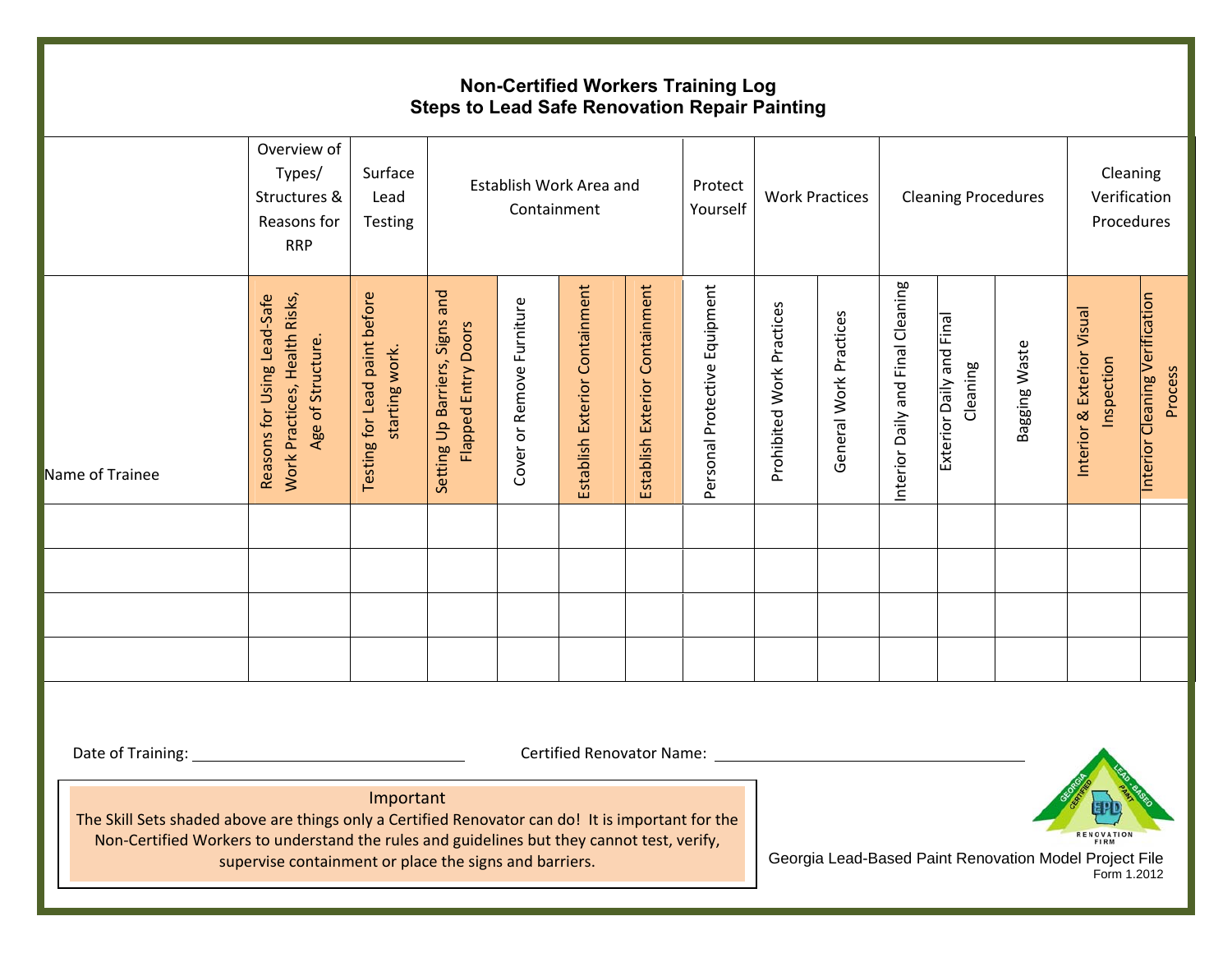#### **Job Specific Work Practices Non-Certified Workers Training Log**

| Name of Trainee |                                 | <b>Work Practices</b><br><b>Cleaning Procedures</b><br>Job Specific |                                         |                                             |                                               |
|-----------------|---------------------------------|---------------------------------------------------------------------|-----------------------------------------|---------------------------------------------|-----------------------------------------------|
|                 | Prohibited<br>Work<br>Practices | Job-Specific Work Practices<br>Description:                         | Daily and Final<br>Interior<br>Cleaning | Daily and Final<br><b>Interior Cleaning</b> | <b>Bagging Waste</b><br>and Waste<br>Disposal |
|                 |                                 |                                                                     |                                         |                                             |                                               |
|                 |                                 |                                                                     |                                         |                                             |                                               |
|                 |                                 |                                                                     |                                         |                                             |                                               |
|                 |                                 |                                                                     |                                         |                                             |                                               |
|                 |                                 |                                                                     |                                         |                                             |                                               |
|                 |                                 |                                                                     |                                         |                                             |                                               |
|                 |                                 |                                                                     |                                         |                                             |                                               |
|                 |                                 |                                                                     |                                         |                                             |                                               |

Date of Training: Certified Renovator Name:



Georgia Lead-Based Paint Renovation Model Project File Form 1.2012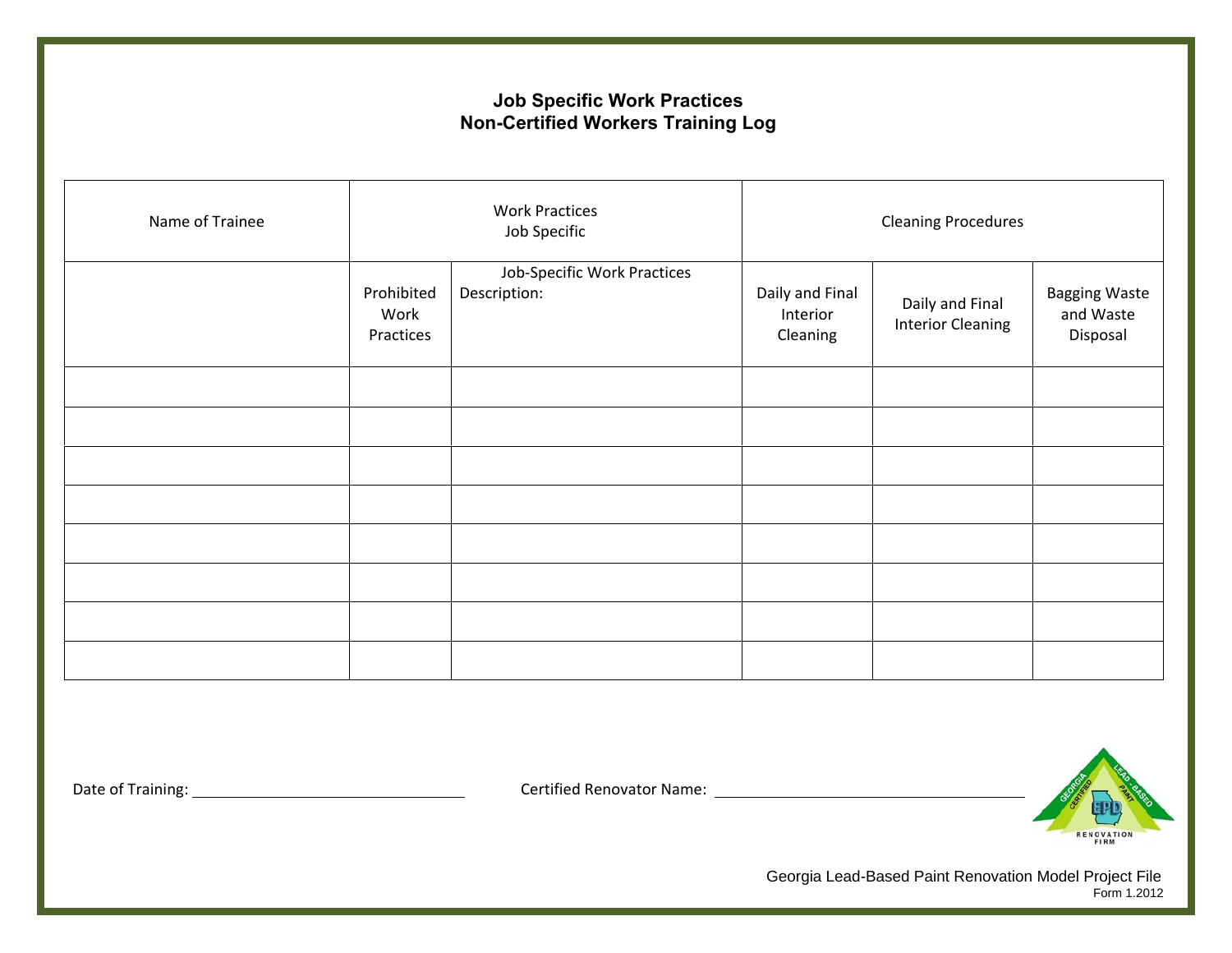# **Cleaning Verification Post Renovation**

| <b>Project Site Name:</b>                                                                                                                                                                                                                                                                                                                                                                                                                                                                                                                                                                                                                                               |                                  |          |                   |                           |                        |                                                                       |
|-------------------------------------------------------------------------------------------------------------------------------------------------------------------------------------------------------------------------------------------------------------------------------------------------------------------------------------------------------------------------------------------------------------------------------------------------------------------------------------------------------------------------------------------------------------------------------------------------------------------------------------------------------------------------|----------------------------------|----------|-------------------|---------------------------|------------------------|-----------------------------------------------------------------------|
| <b>Address:</b>                                                                                                                                                                                                                                                                                                                                                                                                                                                                                                                                                                                                                                                         |                                  |          |                   |                           |                        |                                                                       |
| <b>Exterior Verification:</b>                                                                                                                                                                                                                                                                                                                                                                                                                                                                                                                                                                                                                                           |                                  |          |                   |                           |                        |                                                                       |
| Visual Inspections Passed. No visible debris, paint chips, or residue on the horizontal surfaces or ground in or around<br>the work areas.                                                                                                                                                                                                                                                                                                                                                                                                                                                                                                                              |                                  |          |                   |                           |                        |                                                                       |
| <b>Date Exterior Verification</b>                                                                                                                                                                                                                                                                                                                                                                                                                                                                                                                                                                                                                                       | Time                             |          |                   |                           |                        | Name Certified Renovator Conducting Verification                      |
| <b>Interior Verification</b> - Non-HUD Properties Only<br>Visual Inspection Passed. No visible debris, paint chips, or residue on the horizontal surfaces (window sills, counter<br>tops, un-carpeted floors) in or around the work areas.                                                                                                                                                                                                                                                                                                                                                                                                                              |                                  |          |                   |                           |                        |                                                                       |
| Date Interior Verification                                                                                                                                                                                                                                                                                                                                                                                                                                                                                                                                                                                                                                              | Time                             |          |                   |                           |                        | Name Certified Renovator Conducting Verification                      |
| Cleaning Verification Passed. The following is EPA's cleaning guidelines. Each horizontal surface and non-carpeted<br>floors must be cleaned and then tested by wiping the surfaces with a wet cloth. When compared against the EPA's<br>Verification Card, if the cloth does not "pass" then the cleaning must be re-done and tested with another wet cloth. If<br>the second cleaning does not pass the renovator must re-clean, wait one hour and wipe the surface with a dry<br>electrostatic charged cloth.<br>Number of Cloths Used _______                                                                                                                       |                                  |          |                   |                           |                        |                                                                       |
| <b>Date Exterior Verification</b><br><u>Dust Clearance Testing - Required for HUD Projects; May Be Requested by Owner for Other Projects</u><br>A Dust Sampling Technician, Lead Inspector of Risk Assessor was used to conduct the clearance testing.                                                                                                                                                                                                                                                                                                                                                                                                                  | Time                             |          |                   |                           |                        | Name Certified Renovator Conducting Verification                      |
| Circle One:                                                                                                                                                                                                                                                                                                                                                                                                                                                                                                                                                                                                                                                             | <b>Dust Sampling Technician</b>  |          | Lead Inspector/RA | Lead Inspector            |                        |                                                                       |
| Name of Person Conducting Test                                                                                                                                                                                                                                                                                                                                                                                                                                                                                                                                                                                                                                          |                                  |          | GA Cert#          |                           | <b>Expiration Date</b> |                                                                       |
| Firm Name                                                                                                                                                                                                                                                                                                                                                                                                                                                                                                                                                                                                                                                               |                                  | GA Cert# |                   |                           | <b>Expiration Date</b> |                                                                       |
| Firm Address                                                                                                                                                                                                                                                                                                                                                                                                                                                                                                                                                                                                                                                            |                                  |          |                   |                           | Firm Phone Number      |                                                                       |
| <b>Clearance Sampling Report Attached:</b><br><b>Debris Disposal</b><br>Dust and Debris created during the renovation containment phase has been properly disposed of per RRP 40 CFR Part<br>745 Rule and Georgia Waste Rules.<br>Regardless of the type of Clearance Testing or Verification that has been used, the possibility of Lead Dust in your<br>home from past renovations or maintenance projects may still remain. The only way to make certain that your home<br>does not have Lead Dust level exceeding EPA's acceptable standards is to hire a certified individual to conduct a<br>thorough investigation by taking test samples from your entire home. |                                  |          |                   |                           |                        |                                                                       |
| Certified Renovator Signature                                                                                                                                                                                                                                                                                                                                                                                                                                                                                                                                                                                                                                           | Date                             |          |                   | <b>Customer Signature</b> | Date                   | <b>OVATION</b>                                                        |
| Renovator Number                                                                                                                                                                                                                                                                                                                                                                                                                                                                                                                                                                                                                                                        | <b>Renovator Expiration Date</b> |          |                   |                           |                        | Georgia Lead-Based Paint Renovation Model Project File<br>Form 1.2012 |